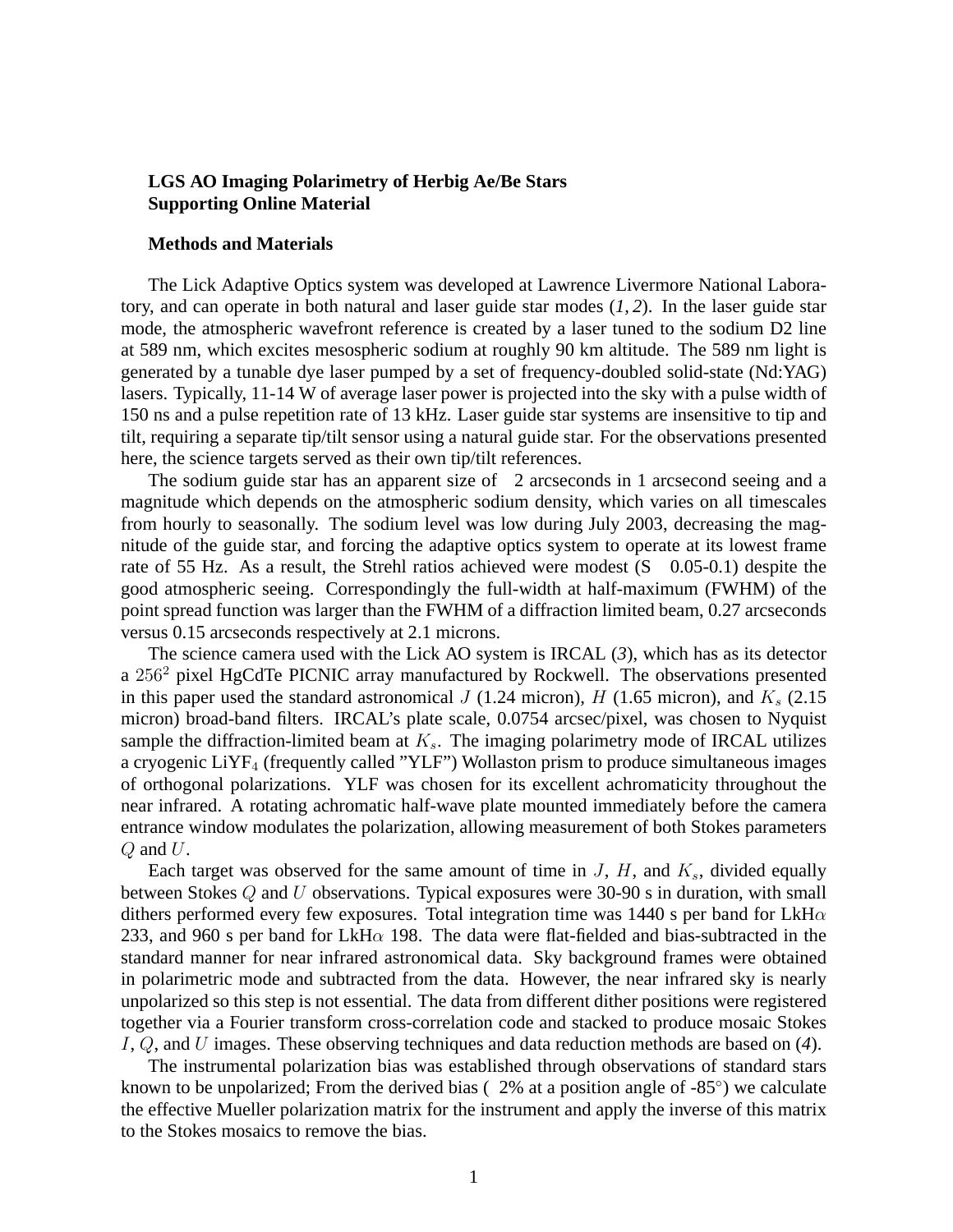| Object           |              | Distance |            |      |                             | Spectral Type Luminosity Mass Time per band |
|------------------|--------------|----------|------------|------|-----------------------------|---------------------------------------------|
|                  | (magnitudes) | (parsec) |            |      | $(L_{\odot})$ $(M_{\odot})$ | (S)                                         |
| LkH $\alpha$ 198 | 14.3         | 600      | $A5e- A7e$ | 5.6  |                             | 960                                         |
| LkH $\alpha$ 233 | 13.6         | 880      | A5e        | 28.2 | 2.6                         | 1440                                        |

Table S1: Target Summary

V magnitude, distance, luminosity, and mass are from (*5*).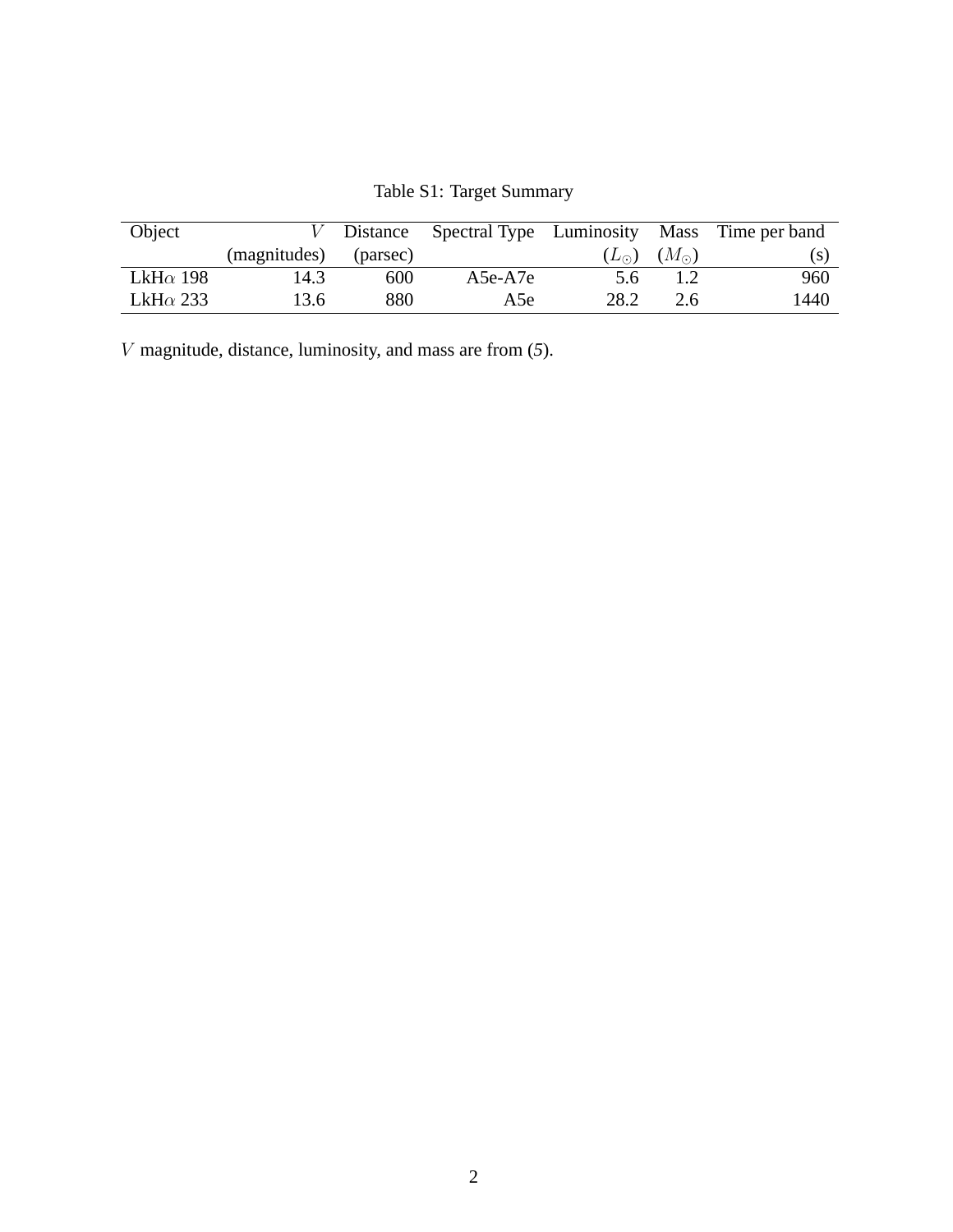

Figure S1: The Lick Observatory LGS AO system in operation on 2003 July 22. The laser beam is visible in Rayleigh scattered light for several kilometers. The faint cirrus clouds illuminated by the Moon remained outside our pointing direction and did not interfere with the observations. The yellowish cast of the dome is due to the street lights of nearby San Jose.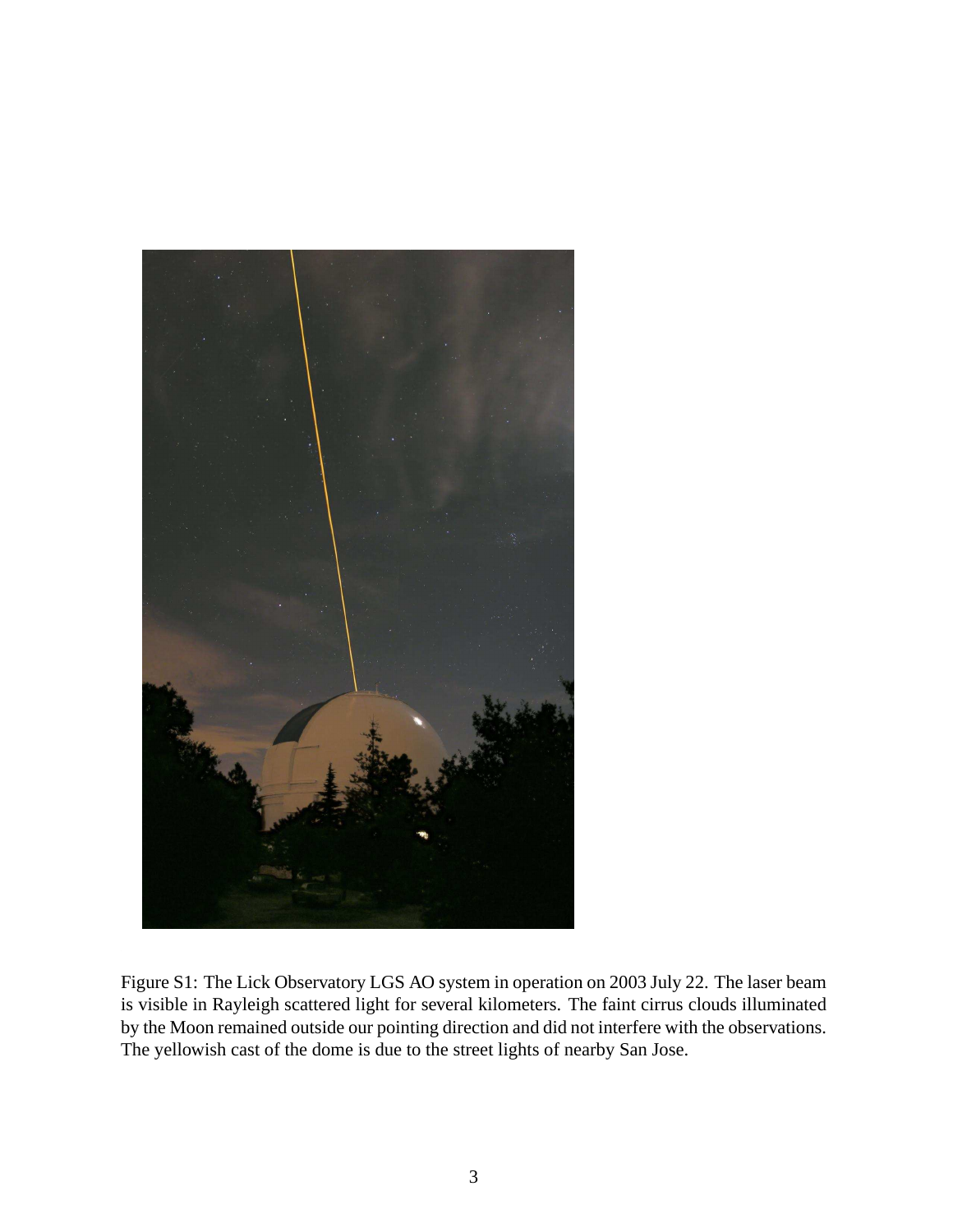

Figure S2: Example radiative transfer models of envelopes around class I T Tauri stars. These are models 2 and 3 from (*6*) at H band (1.6 microns), which were computed for rotationally supported envelopes with bipolar outflow cavities with 10 and 20 opening angles, respectively. For each model we display both total intensity  $I$  and polarized i intensity  $P$ , on the left in original form from the Monte Carlo simulation output as provided to us by B. Whitney, and on the right convolved to match the angular resolution of our LGS observations. For model 2, with a 10 degree opening angle, there is no limb brightening. Limb brightening for model 3 (with a 20 degree opening angle) is visible in the original total intensity image but only extremely marginally in the reduced resolution version. However, model 3 is strongly limb brightened in both polarized intensity images. Models with larger opening angles display increasingly more pronounced limb brightening. The morphology of Model 3 here is similar to that we observe around LkH $\alpha$  233.